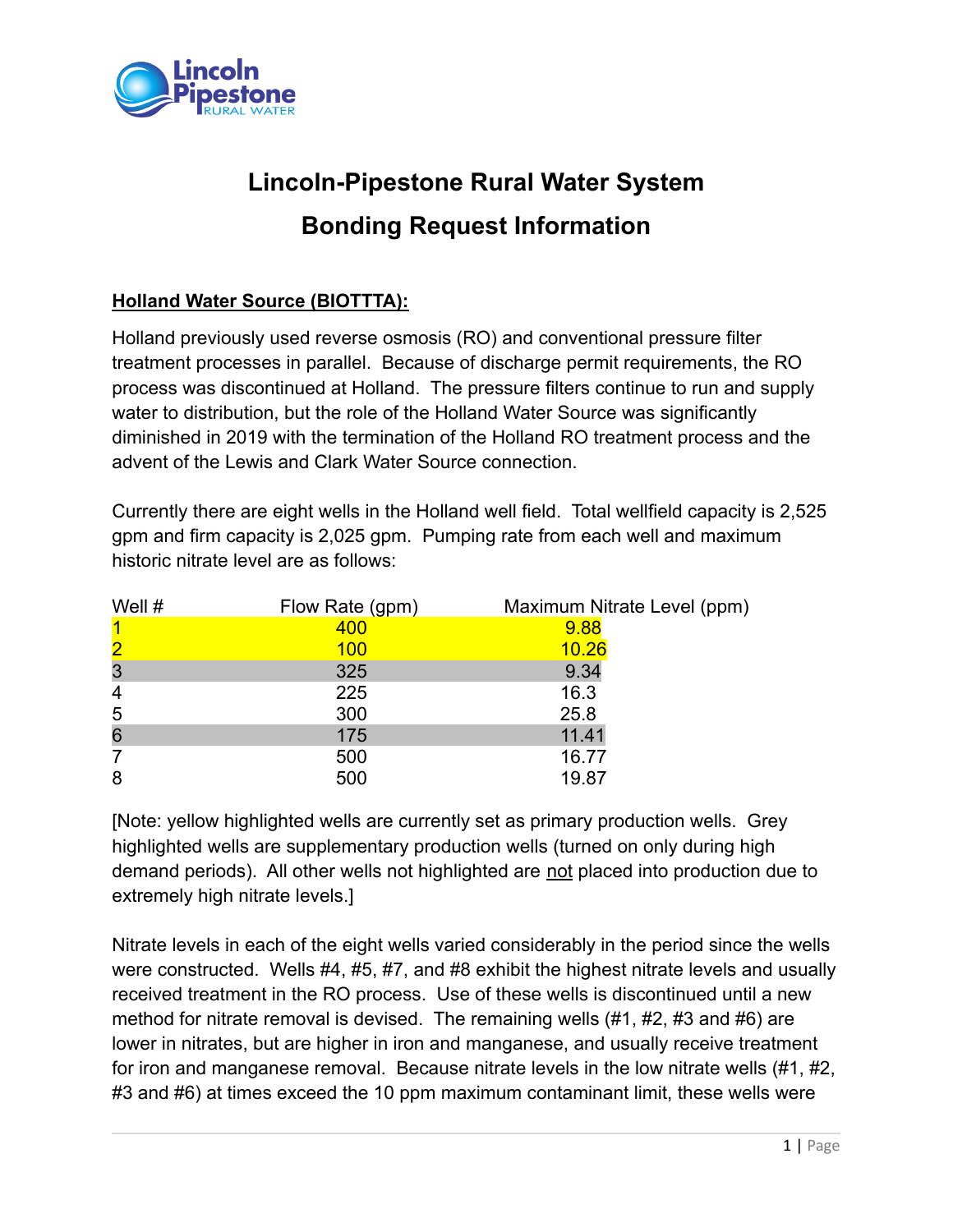

blended with the water from the RO treated wells in order to consistently produce a final product acceptably low in nitrates. Without RO treatment to remove nitrates, plant operators monitor nitrate levels in the plant discharge closely to ensure that the nitrate MCL of 10 ppm is not exceeded.

Lincoln-Pipestone Rural Water System completed a pilot project in 2013 that demonstrated the effectiveness of the BIOTTTA method in removing nitrates from groundwater. They successfully purified water with 20 ppm of nitrates to 0 ppm. This was performed on their wells with the highest nitrate content at the Holland/North Holland water source.

This process is done by pumping raw water from the ground, identifying the needed bacteria that already exists in the water (In this case nitrogen-fixing bacteria) and then providing a food source for the bacteria to grow and flourish. The bacteria do their role by converting nitrates into nitrogen gas which then simply disperses into the atmosphere. This process has been used in Europe for a number of years and is becoming more prevalent in the US.

This \$4,000,000 bonding allocation would cover half of the cost of the new treatment method and will allow LPRW to remedy serious vulnerabilities in our system while preventing the need to construct a new wastewater treatment facility that could cost in excess of \$25,000,000.

## **Burr Water Treatment Plant (WTP) Improvements:**

#### Lime-softening Contact Basin:

Consideration was given to proposing a second, redundant contact basin at the proposed Dawson-Boyd WTP in the event one basin fails or for use during routine maintenance. It was determined that a redundant contact basin is more advantageous at the Burr WTP than the Dawson-Boyd WTP. Due to their respective locations in the LPRW system, Burr can serve the entire area which will be served by Dawson-Boyd, but Dawson-Boyd can serve only a portion of the area currently served by Burr. Therefore, construction of a redundant contact basin is proposed at the Burr WTP and not at the Dawson-Boyd WTP.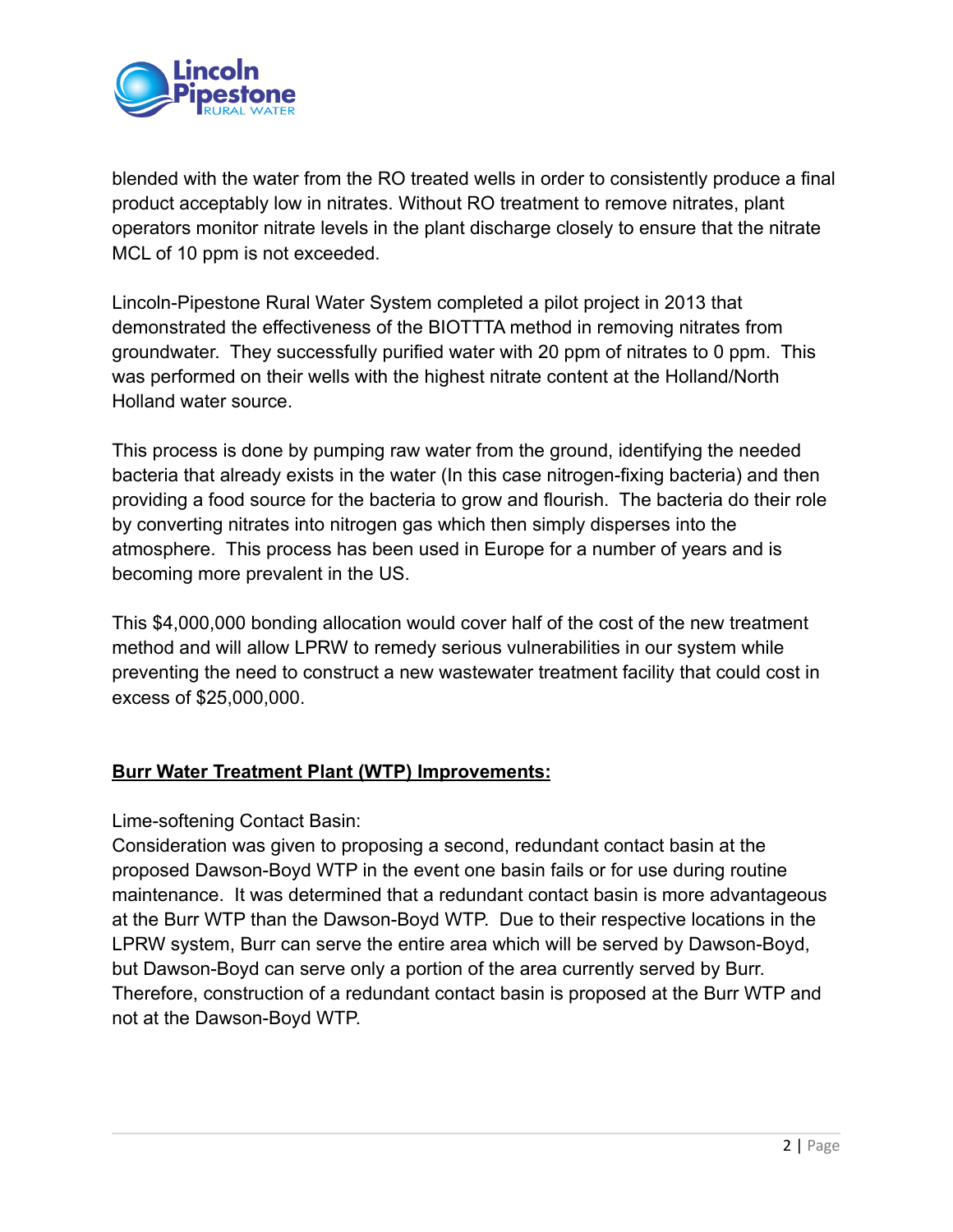

Burr WTP Storage:

The Burr WTP has a 500,000-gallon clearwell. The geometry of the clearwell and the location of the HSP intake provides 297,850 gallons of effective storage to the south and east service areas. An additional 127,650 gallons of storage is available to the east service area only, for a total effective storage volume of 425,500 gallons. At a maximum treatment capacity of 1,600 gpm, the effective clearwell storage allows about 4.5 hours of WTP downtime when operating at maximum capacity. A design best practice is to maintain at least 6 hours of clearwell storage. There are two main reasons for desiring at least 6 hours of clearwell storage. The first reason is to allow enough available downtime for routine maintenance, cleaning, and backwashing. A second reason is to minimize the required number of startup and shutdown cycles, providing flow equalization that allows the lime softening operation to produce water over a longer period. This provides a more consistent and higher water quality for LPRW's customers. Adding a new ground storage reservoir at the Burr site would grant the Burr WTP more flexibility for being out of service. The advantage is that a new GSR at the Burr WTP gives LPRW additional storage capacity which increases available downtime and provides more flow equalization.

This water source is crucial to the LPRW system, and the aging infrastructure here puts the source's reliability into question. If this treatment facility went down for maintenance or due to a system failure, it could potentially lead to shortages over one-third of our system, and also negate the redundancy measures we have taken with the new Dawson-Boyd water source.

This \$2,500,000 bonding allocation would allow us to maintain needed redundancy across parts of our system, while keeping rates affordable for our constituents.

## **System Storage and Transmission:**

#### Ivanhoe Elevated Tank Delivery:

LPRW has difficulty delivering enough water to the Ivanhoe Elevated Tank to keep up with peak demand. During peak demand, the water level slowly drops despite LPRW's current efforts to fill it. LPRW has come dangerously close to emptying the tank which would result in depressurization of the system. Ideally, the system would be able to satisfy its peak day demands with 20 hours or less of pumping time in a day. This allows for some station downtime and a factor of safety in case a new record peak day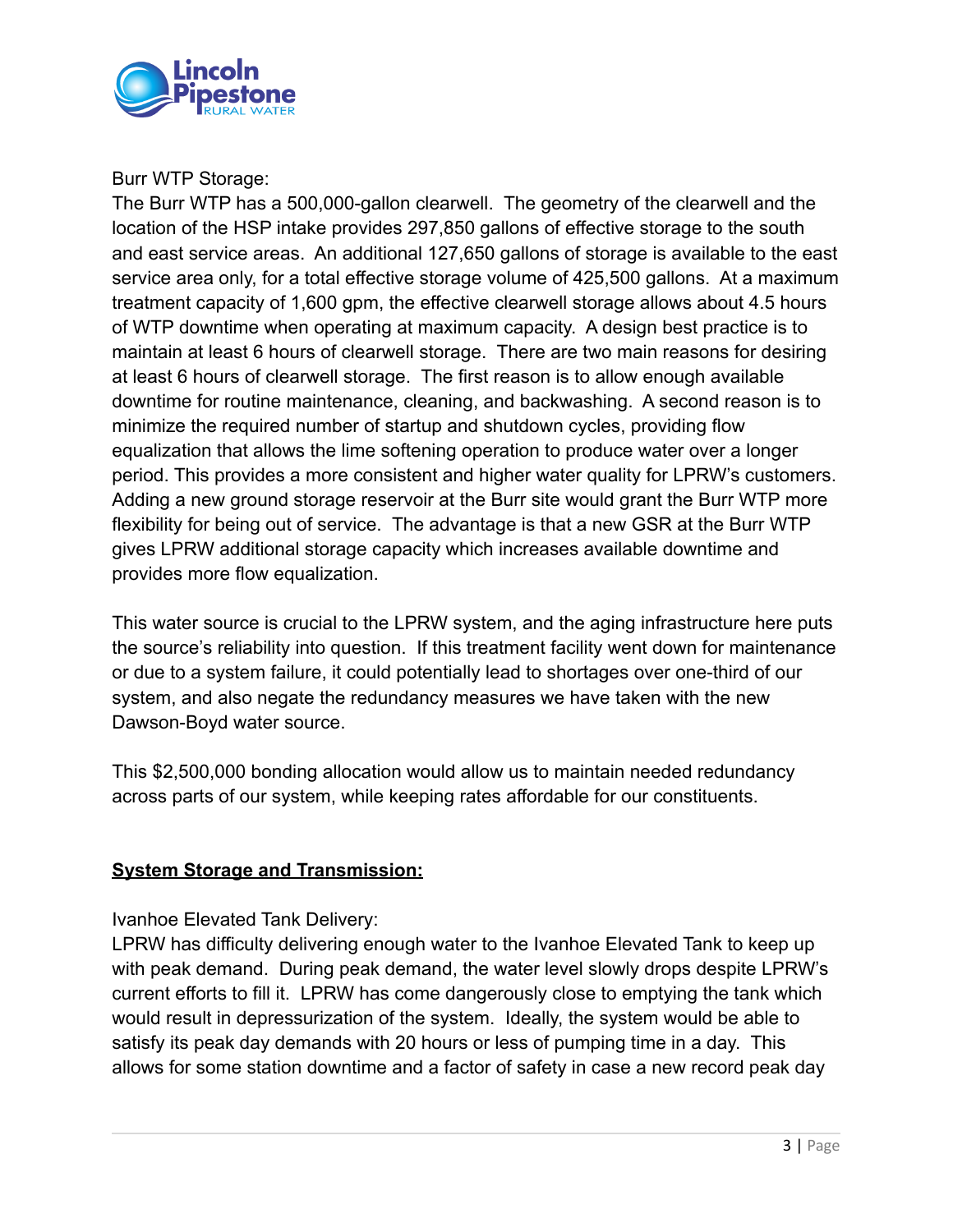

is observed. The Ivanhoe Elevated Tank is served from the Burr water source via the Hendricks Elevated Tank.

Green Valley/Vallers Water Tower Storage:

The Cities of Dawson, Clarkfield, Hanley Falls, Wood Lake, and Belview have expressed interest in receiving water from LPRW. However, it is likely that only 2-3 of those cities would connect to LPRW immediately. The Cities of Madison, Cottonwood, and Delhi have also discussed purchasing water from LPRW now or in the future. Rural users in Lac Qui Parle, Yellow Medicine, and Redwood Counties have also expressed interest in rural water service. New transmission pipelines and storage are needed to connect cities and areas of new water service to the Dawson-Boyd Water Source. A new water tower between the two sources becomes extremely useful in that is could be fill from both sources (existing Burr source and the new Dawson-Boyd source); providing advanced operational ability and redundancy.

This section of the proposed bonding package will allow us to connect new cities and individuals to our system by increasing our storage and transmission capabilities. While water sources and treatment are often at the forefront of discussions around water access, transmission of that water is equally as important. As our system expands and more communities express their desire to connect, we are quickly reaching the limits of our transmission capacity. The topography of Southwestern Minnesota is such that elevation must be taken into account. While water storage helps us better prepare for peak hours, elevated storage tanks also allow us to transfer water across vast distances and over difficult terrain. Additionally, these transmission limitations are exacerbated during times of drought when it becomes increasingly important that LPRW retains the ability to transmit water across our system to areas that may be impacted.

This \$5,000,000 allocation will allow us to meet the appropriate storage availability for the demands of our system and fulfill the impending requests for water service in the northern portions of our system which currently has a moratorium on all new or expanding users and municipalities.

## **New System Office:**

Lincoln-Pipestone Rural Water System currently operates out of an old house in Lake Benton which has been modified to serve as a business office. The building does not function well as a system office. LPRW has security concerns regarding the current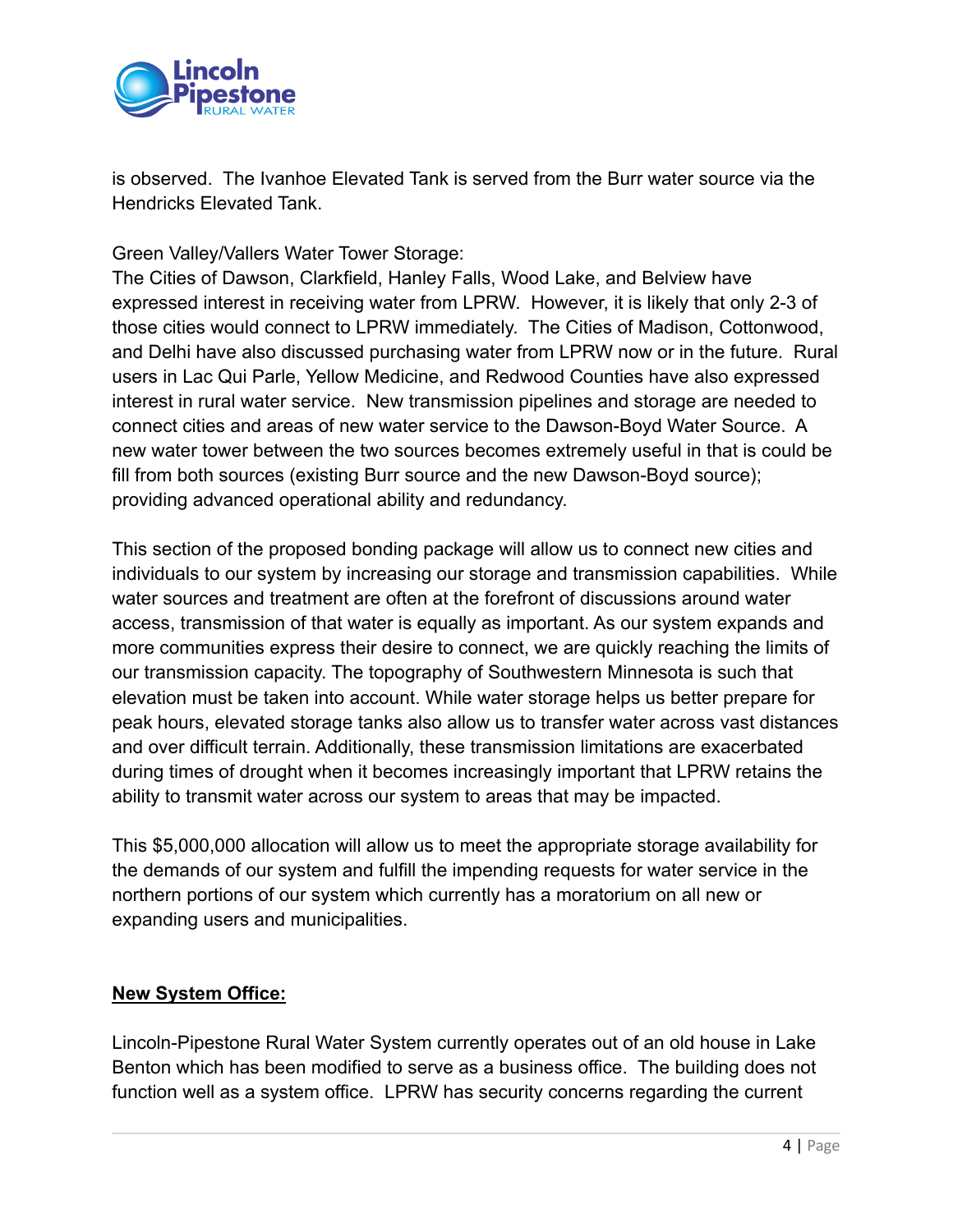

office including fire safety and protection in an active shooter scenario. The board room is used for weekly staff meetings, monthly construction meetings, monthly board meetings, and other gatherings. There is only one exit from the board room, which is a hazard when large groups meet in the room. There is no barrier between the front door and the receptionist's desk or a route for the receptionist to flee from an angry customer who may enter the building. At the moment, some of our system supervisors have resorted to working out of their trucks because there is not ample space for them in our office. Other issues with the current office include, but are not limited to:

• The building was not designed as a business office which creates efficiency problems. Some offices are on the ground floor and some offices are on the second story.

• There is no good space for file storage which is important for any business office, especially a utility office.

• The ground floor is ADA compliant for handicapped visitors, but the second floor is not ADA compliant.

• The building does not lend itself as a pleasant environment to the ever-growing number of employees, customers, or other visitors.

• The system SCADA server and main computer is housed in a room on the ground floor. The SCADA room recently experienced water ingress when condensation leaked from the upstairs furnace. Ideally the SCADA equipment would be stored in a secure room where there is no risk of water ingress, and in a controlled environment.

• The building is not set up well for modern networking equipment including videoconferencing capabilities.

• The building HVAC system does not meet new MDH guidelines for minimizing the spread of infectious diseases.

Currently, the primary system equipment/materials storage and maintenance facility is at LPRW's Verdi Pump Station and Reservoir site about 7 miles southwest of Lake Benton. As a water utility, LPRW regularly orders and receives shipments of construction materials, etc. The Verdi site is in a remote location and deliveries are frequently made to the Lake Benton office which need to be sent to Verdi. Ideally, LPRW would operate with adjacent system office and storage facility in an accessible location to reduce the number of delivery mix-ups and allow LPRW to maintain inventory more easily. Having a centralized location for parts and materials allows for efficient operation, inventory control and cost effectiveness.